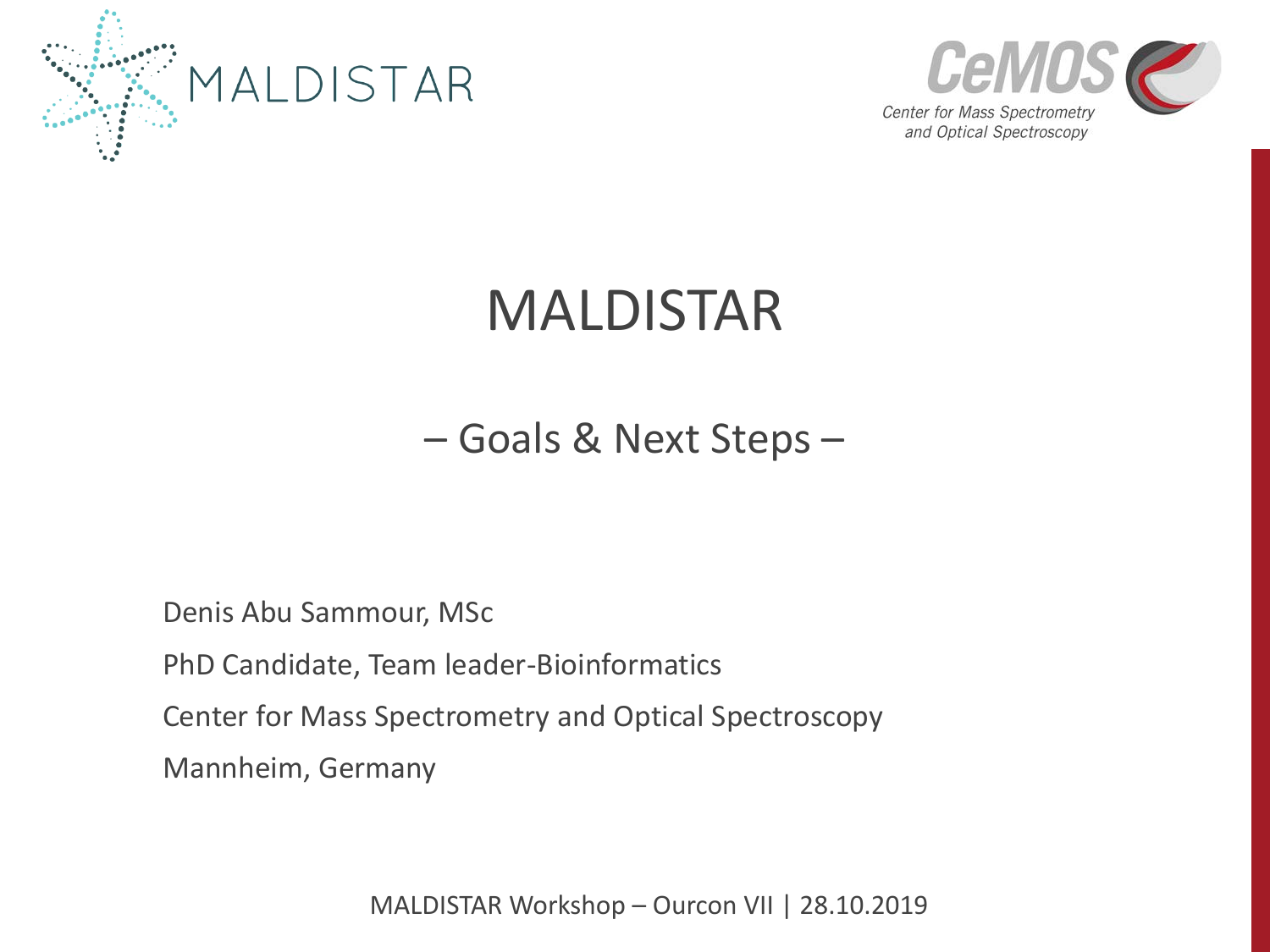## **Goals of MALDISTAR**



The **MALDISTAR** project aims at **improving standardization and reproducibility for MALDI imaging applications**. Focusing on **pilot scenarios** in imaging of peptides and small molecules from **FFPE** and **fresh-frozen** tissue, we are **investigating and developing methods** for **quality assessment, data normalization and enhanced data comparability.**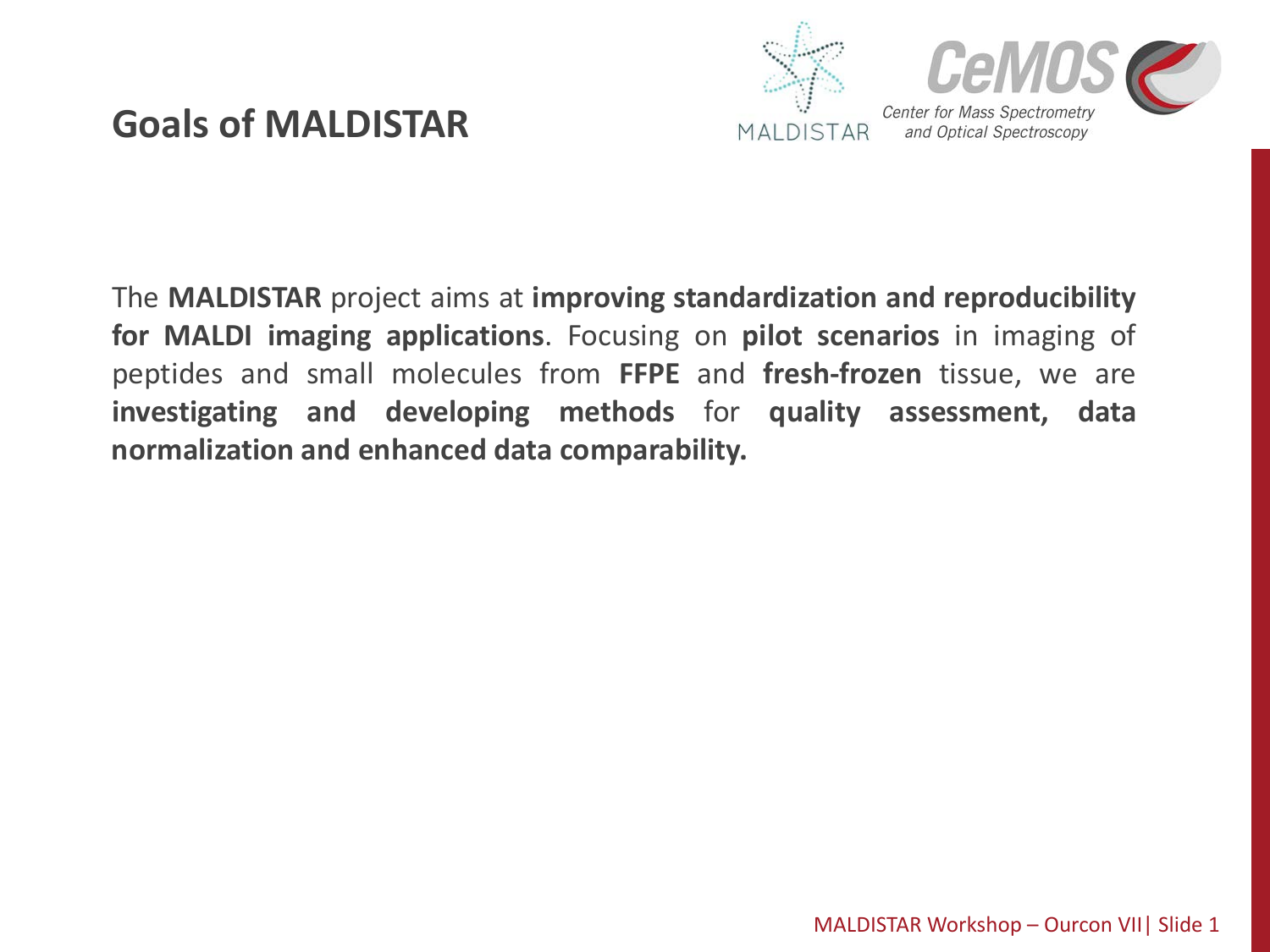



The **MALDISTAR** project aims to **develop quality assessment** tools and **quantitative metrics** that allow **evaluating** whether a given **MALDI MSI dataset** should be rejected or is of sufficient **quality for a given analysis task**, or whether **multiple datasets** show **sufficiently similar** characteristics in order to be **analysed collectively**.

### **The QQ-Metrics will be used to answer the following questions:**

- $\rightarrow$  "Is the quality of this dataset sufficient for a given task or should it be rejected?"
- $\rightarrow$  "Is this collection of data sufficiently homogenous to allow joint analysis?"
- $\rightarrow$  "Which of these datasets should be used in an analysis to obtain most reliable results?"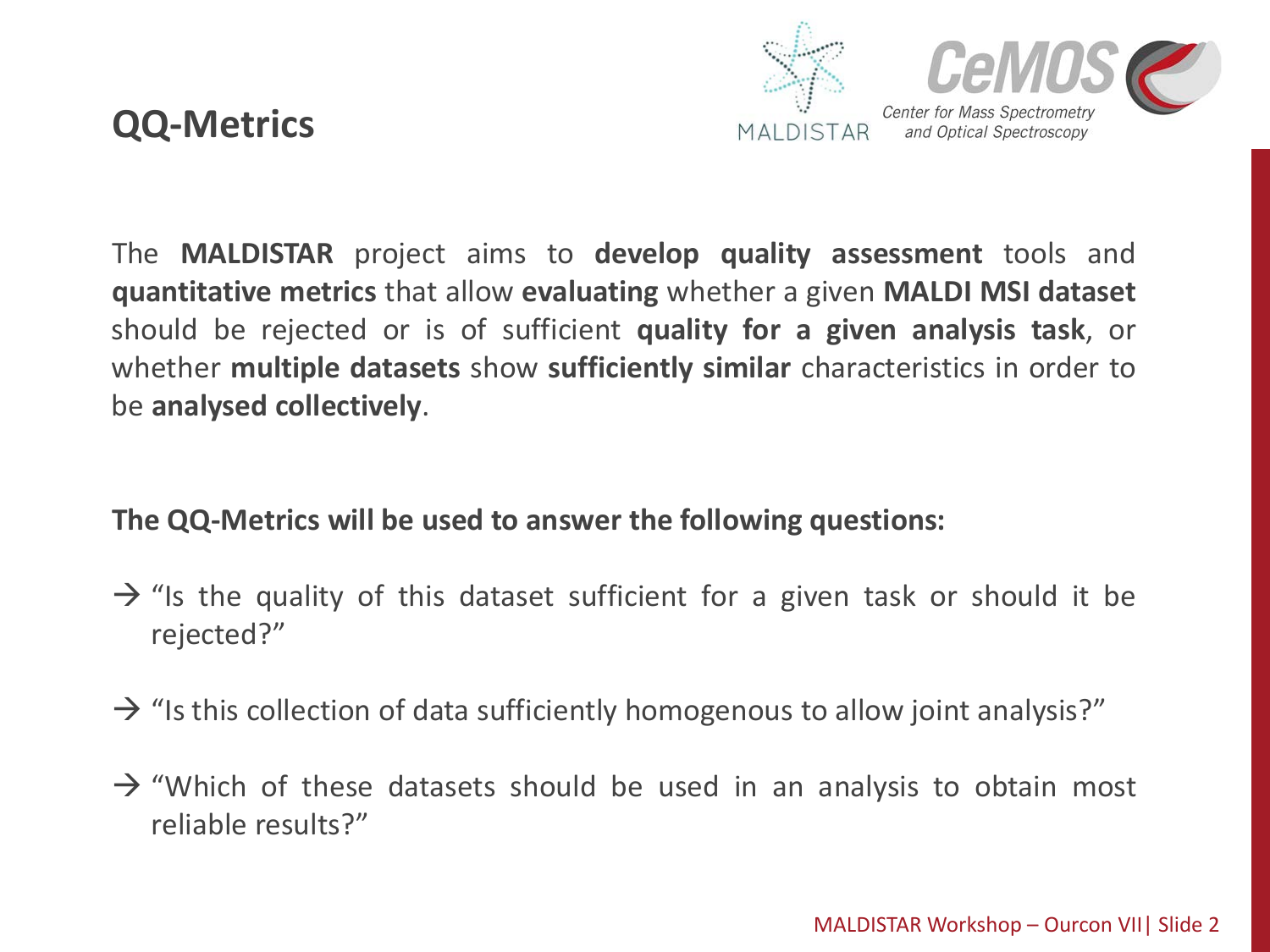### **Problem Breakdown**



**Applications portfolio** of MALDI MSI has grown to include a **wide variety of focus areas** from drug quantification to tissue typing and classification. It is important to recognize that there is no "**one solution fits all**" when it comes to relevant QQ-Metrics.

**The problem of developing suitable QQ-Metrics has to be broken down into meaningful sub-focus areas:**



- Quantification of analytes.
- Tissue typing and classification.
- Targeted analysis.
- Spectrum-based.
- Image-based.
- Molecular semantics.
- Absolute metrics (reproducible/not reproducible).
- relative metrics (more/less reproducible).
- Visualization metrics.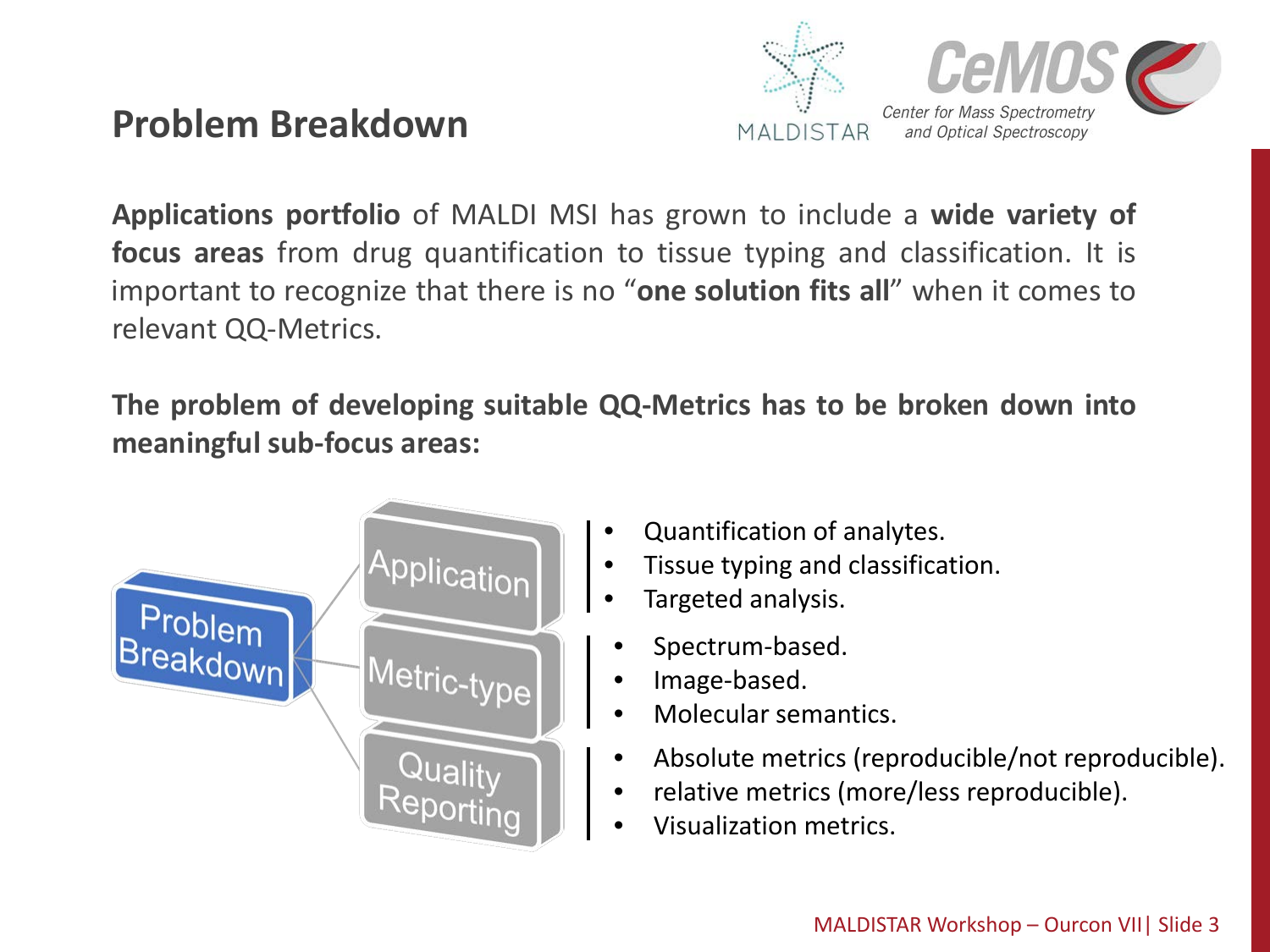## **MALDISTAR Lines of Action**



For achieving the main objectives, MALDISTAR will combine three parallel lines of action:



Existing data contributed by MSI-community and dedicated series of experiments with controlled conditions.

According to the problem breakdown principle.

Actively involving representatives of the MALDI MSI-Community to foster dissemination.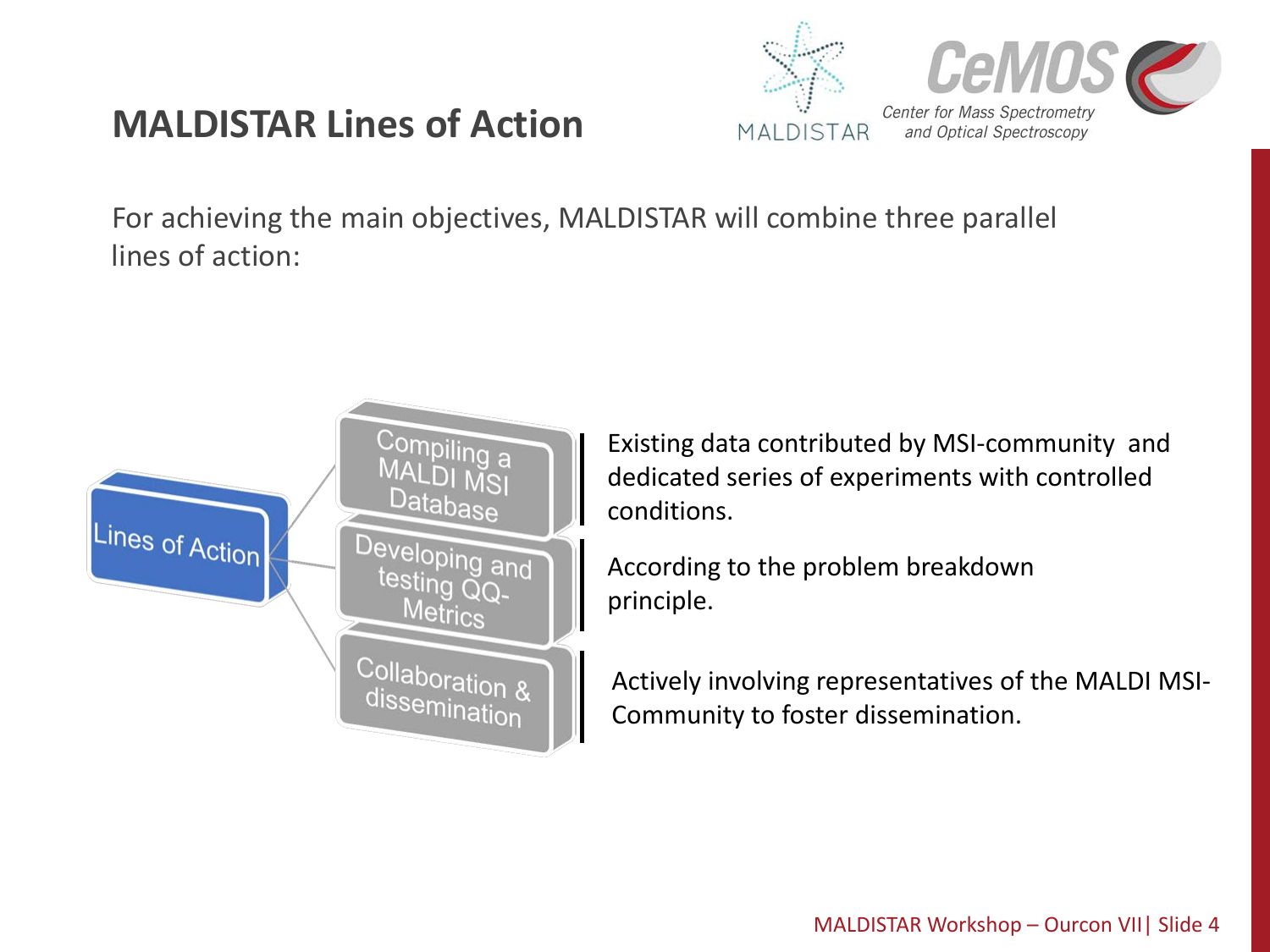## **Collaboration with MSI-Community**



## ~ 1000 Datasets Basis

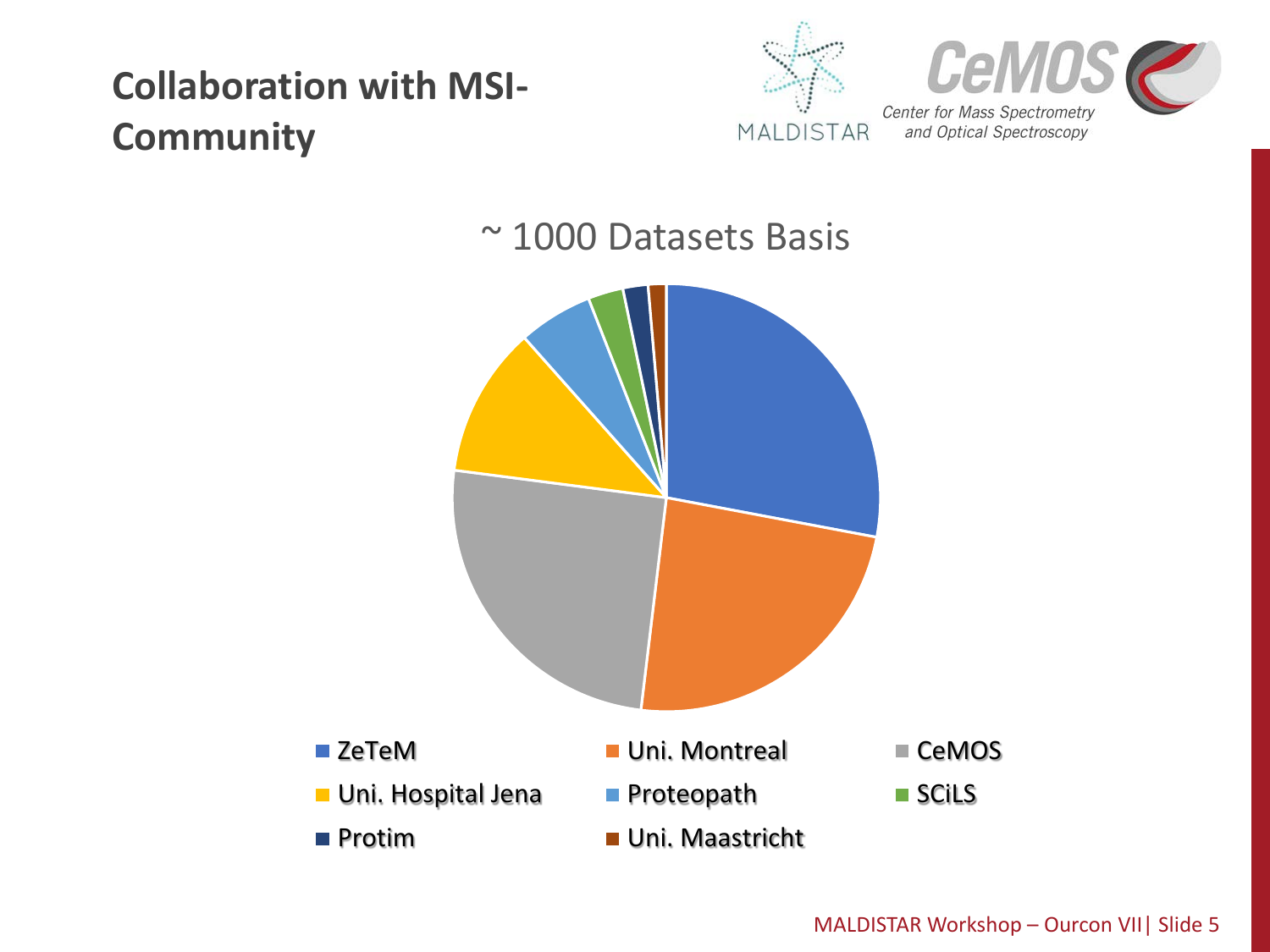## **Collaboration with MSIcommunity**



## ~ 1000 Datasets Basis



MALDISTAR Workshop – Ourcon VII| Slide 6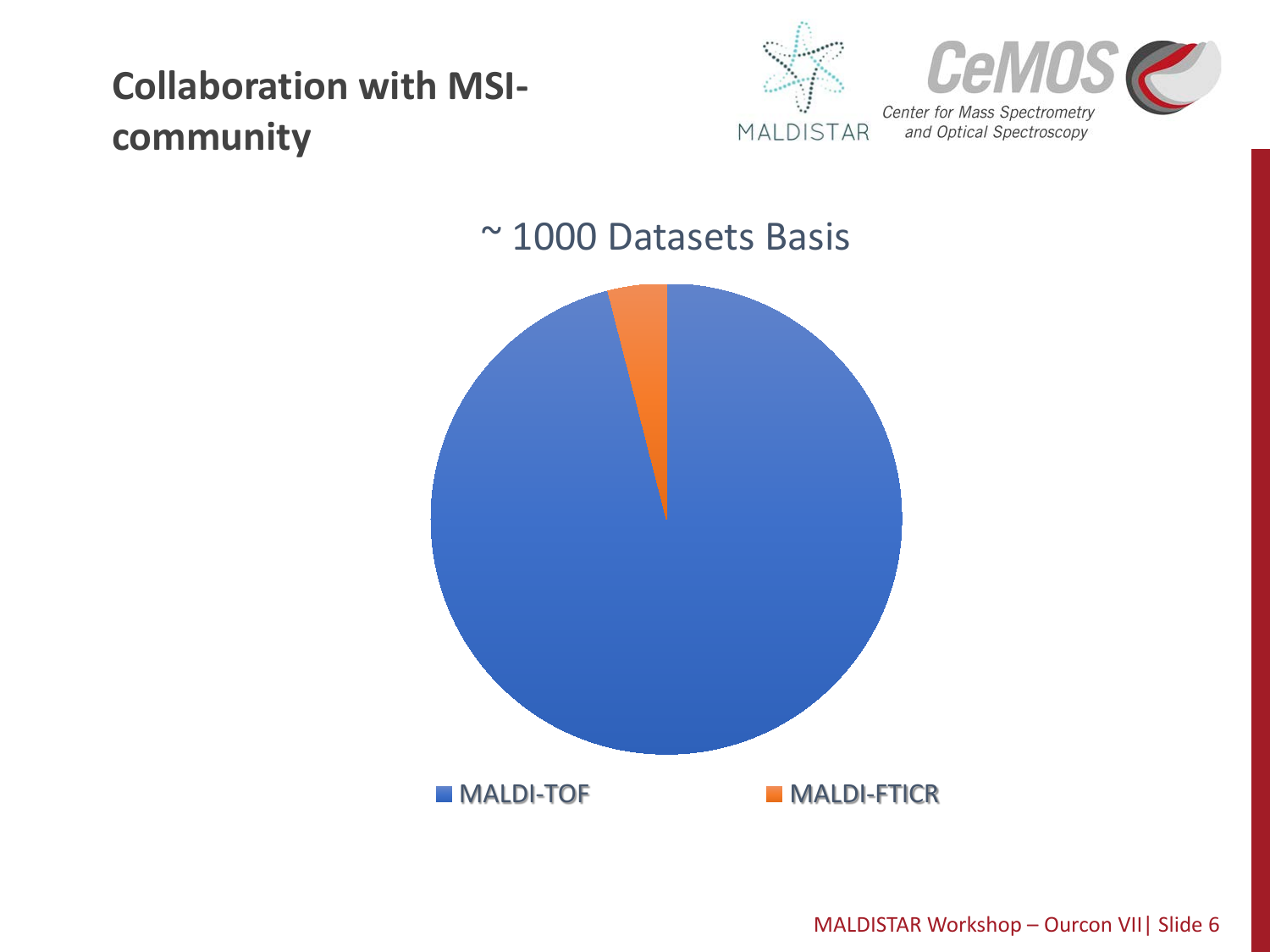## **Collaboration with MSIcommunity**



### ~ 1000 Datasets Basis



MALDISTAR Workshop – Ourcon VII| Slide 7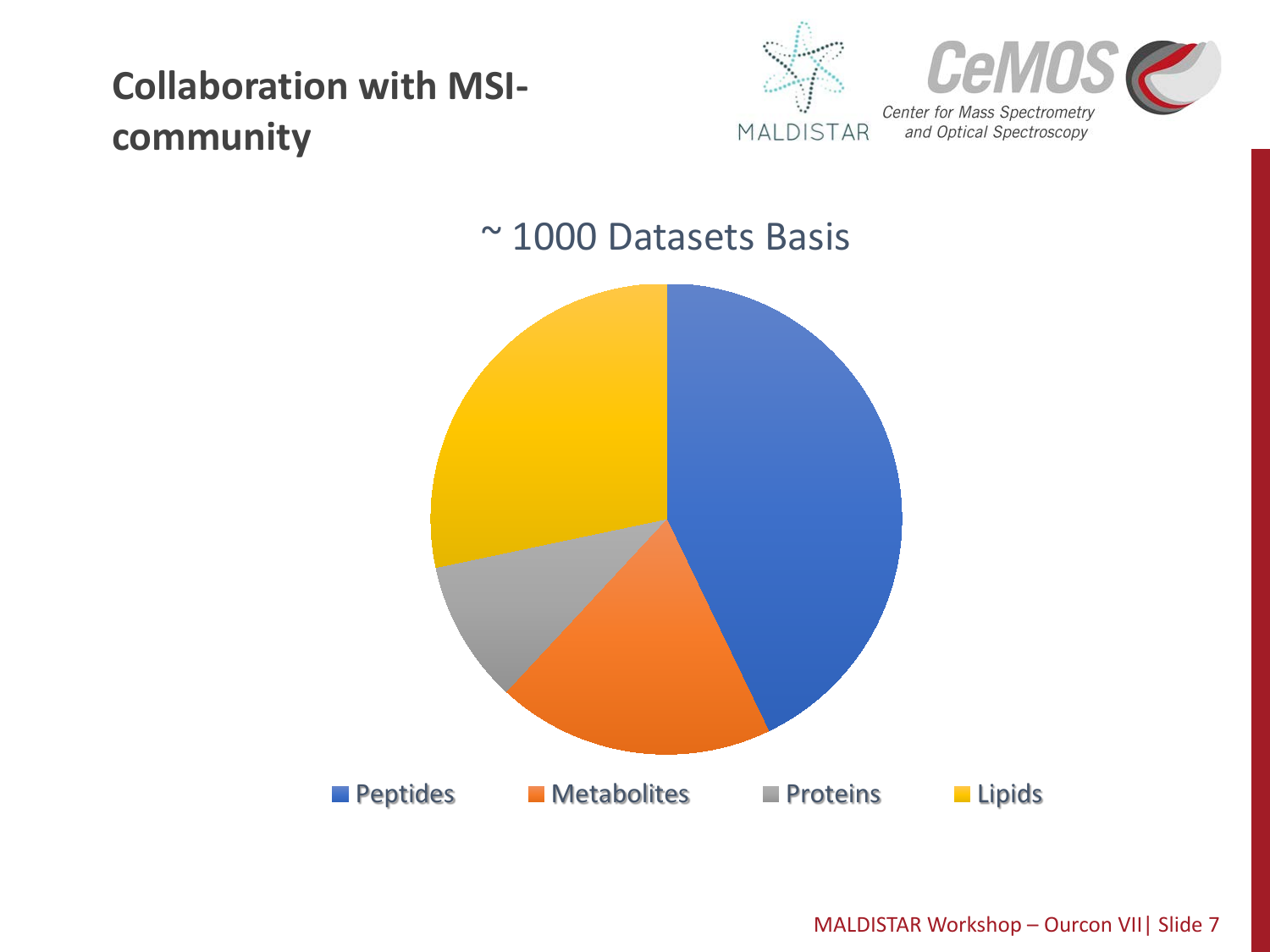## **Collaboration with MSIcommunity**



### ~ 1000 Datasets Basis



MALDISTAR Workshop – Ourcon VII| Slide 8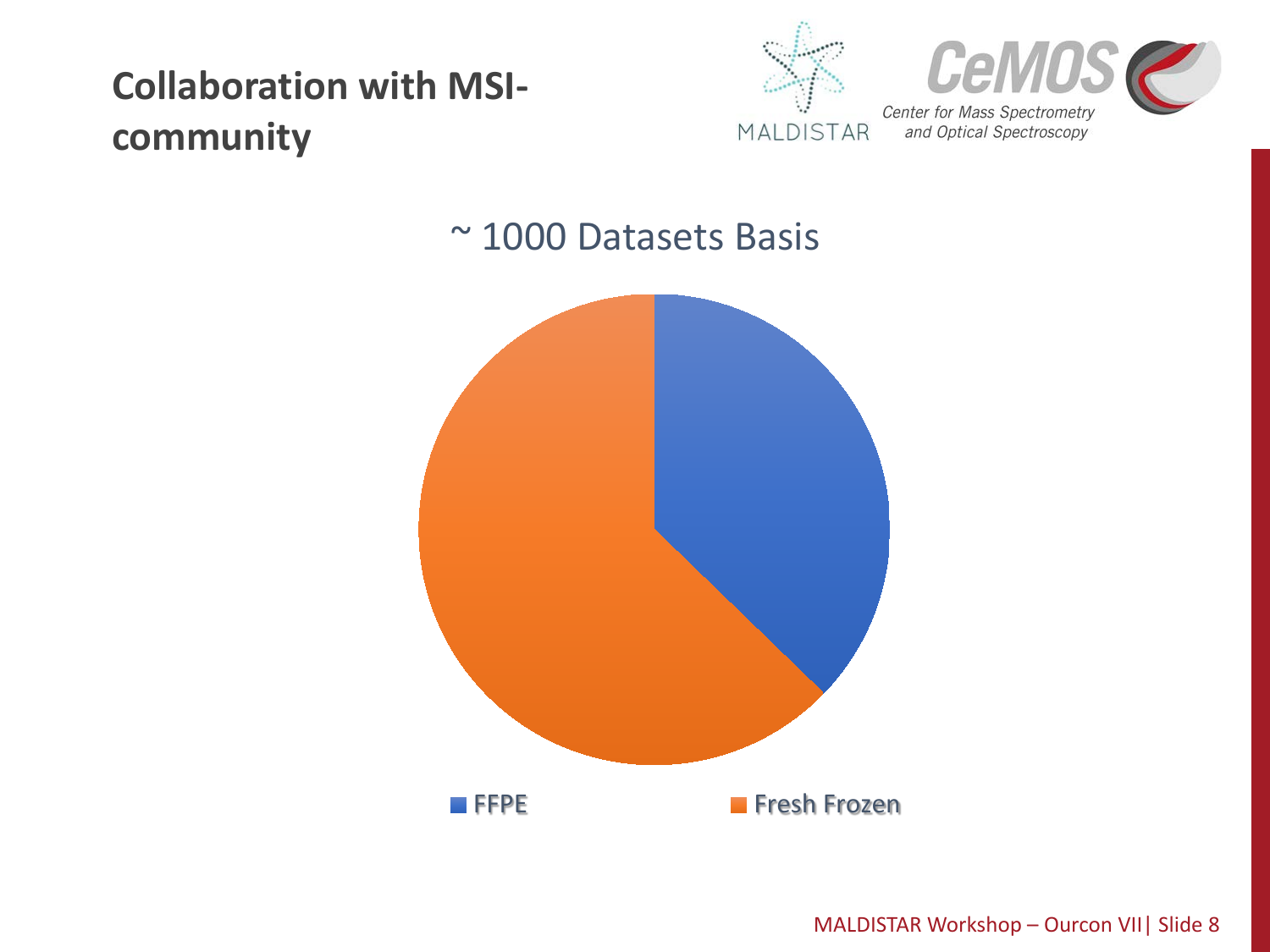## **Center for Mass Spectrometry Experimental Workflow** MALDISTAR



and Optical Spectroscopy